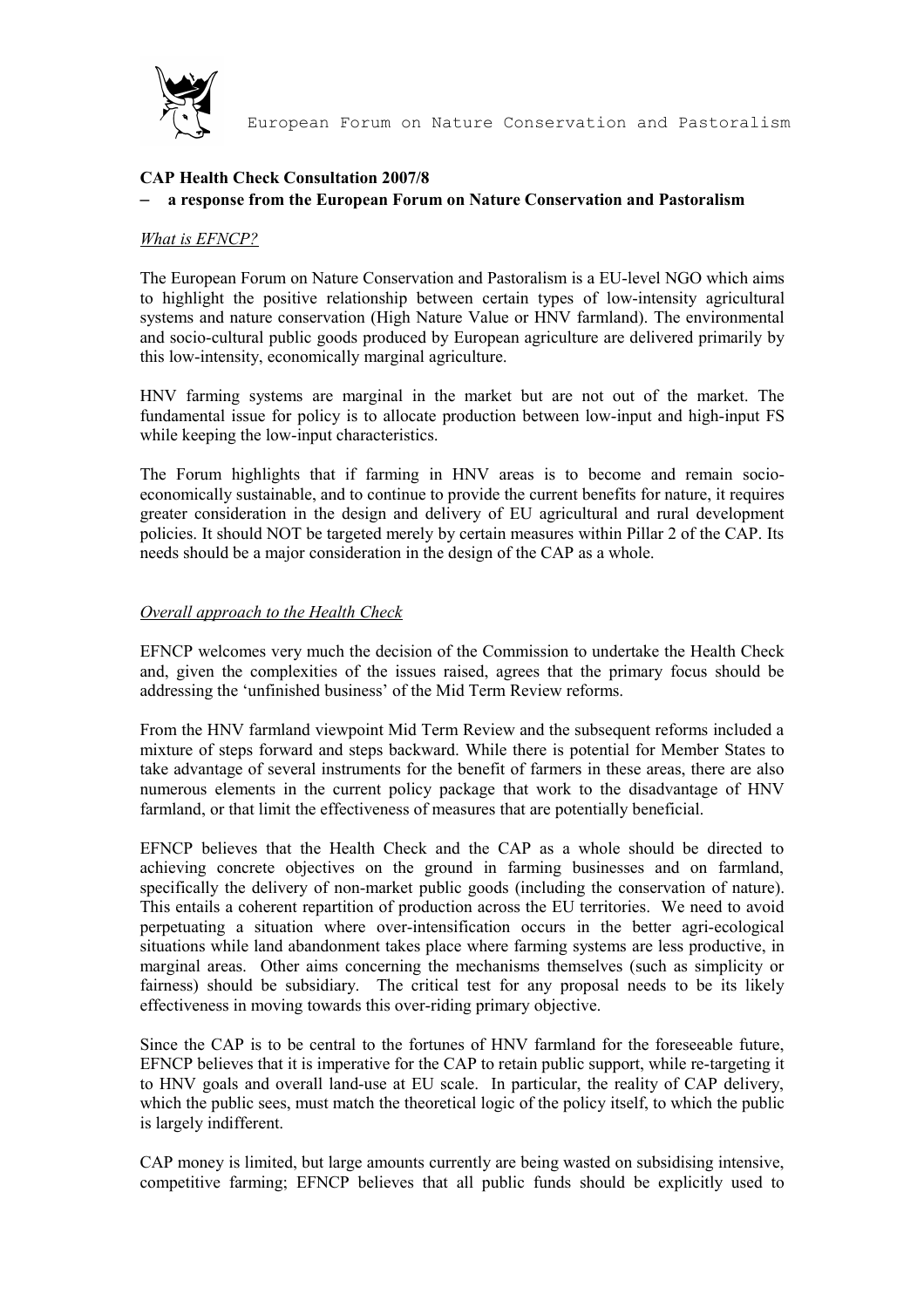

deliver specific public objectives. The current situation where Pillar I is seen as either delivering the status quo (without further detailed justification) or as being a temporary feature on the way to some ill-defined future dominated by Pillar II is one which has to change. Pillar I is central to the economies of most HNV farms and for them at least it can be fully justified – its future should be determined with reference to real cases not fundamentalist dogmas, of whatever colour.

Our vision is that the current HNV farmland in the EU will be maintained and as policies develop will be expanded in the future. However the current prognosis is more pessimistic. Farming systems which manage the land in a manner that maintains nature value must become increasingly attractive as a vocation, so that their position is maintained alongside other economic developments in Europe's rural areas. While this could involve an increased market orientation on the part of HNV farmers, it means also greater targeting of CAP support on this type of farming.

We recognise that bureaucracy is off-putting to farmers and should be reduced if possible, but we believe that the viability of farms delivering public goods is the central issue and this must be reflected in the Health Check. Of course the natural constraints that make these areas important for nature also work against economic viability – thus the need (and justification) for Pillar 1 support.

# *The Unfinished Business from Mid Term Review*

# *1) The destabilising effect of decoupling*

From EFNCP's perspective the primary effect of the Mid Term Review reforms was to expose the lack of economic viability of many HNV farmland areas. The decision of some Member States to retain the 'old' system for as long as possible and then to opt for the partial decoupling options where these were available at least in part reflects a fear that farming in marginal areas (much of it of HNV) will decline or disappear. The Commission on the one hand wants to encourage public good delivery (the conservation of nature on farmland). But on the other it has produced a CAP mechanism which, for example in Western Ireland and NW Scotland, offers farmers the prospect of doubling or trebling their net incomes by moving to a situation in which they minimise their agricultural activity, to the detriment of current nature values.

Meanwhile, decoupling is not likely to significantly change the intensification strategy and overall payment streams in most favourable areas, thus keeping the uneven competition between the different types of farming systems (HNV – non HNV).

### *2) GAEC and minimal agricultural activity*

The Mid Term Review reform has shown that the idea of a single benchmark for Good Agricultural and Environmental Condition is not deliverable in an equitable manner in practice. It is right that agricultural support, of whatever scale or type, should not be delivered to farmers who break the law. It is *not* right that marginal farmers are penalised for *not* carrying out activities that are unviable (e.g. grazing of poor, remote pastures). However, the solution taken by some Member States, with the agreement of the Commission, which is that these basic farming activities should not be a pre-condition for support, then results in an encouragement to abandon (since the effects of *de facto* abandonment can be hidden for many years).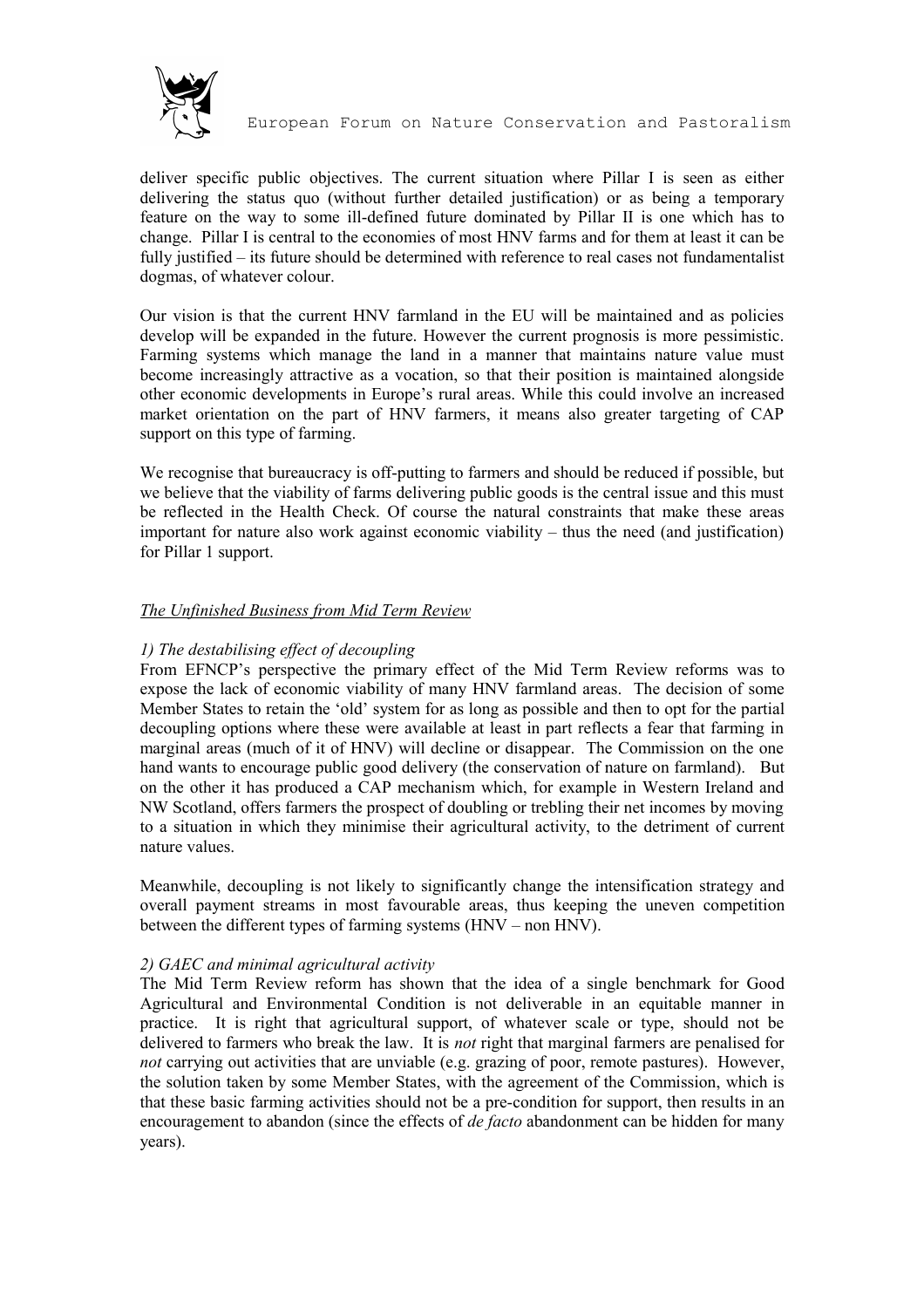

If farmers are delivering public goods, they should not be expected to pay for it themselves. This is particularly the case in a situation where farmers whose public goods delivery is minimal, and for whom the element of cross-compliance which goes beyond legal requirements costs very little, receive the vast majority of the CAP payments.

Under the current situation, a marginal farmer with a minimal or negative net income can be penalised for not maintaining stone terraces (in Spain) or for failing to graze or mow a remote pasture (all countries). The same farmers are receiving very small Pillar 1 payments. This situation must change. Economically non-viable activities of this sort currently are not paid for by Pillar 1 and so must not be part of basic GAEC.

# *3) Integration of HNV farmland objectives*

Concurrent with Mid Term Review reform, the Commission was increasing the profile of HNV farmland and its importance in Rural Development policy. However this happened in a way which was not co-ordinated with Mid Term Review and the drawing up of the 2007-13 RDPs. Only now is the draft guidance on the identification of the HNV farmland (for monitoring, but in reality for all purposes) published. EFNCP believes that *all* CAP instruments have a role to play in supporting HNV farmland and delivering the Commission's objectives in this regard. There is a danger that, in the effort to increase the effectiveness of Pillar II, the crucial role of Pillar I is neglected. The distinction between the two Pillars in Member States which have decoupled is more historic than current, (except in as much as the distribution of Pillar I does not reflect even in principle the delivery of any specific public good). A much more realistic distinction would be that between low-intensity farmland (and farming) and intensive, industrialised agriculture.

### *Simplifying the SFPS*

EFNCP believes that CAP payments should be directed at the effective delivery of nonmarket public goods associated with low intensity production patterns. We do not believe that paying a decoupled Single Farm Payment on a historic basis achieves this, not least because money under this system tends to be distributed almost in inverse proportion to the non-market public goods delivered (the more intensively farmed land receiving the highest payments).

When we consider the alternative proposed – a regionally-based set of reference payments – we need to refer back to first principles. What are the non-market public goods for which we are paying? They cannot, for example, be legal requirements: that would substitute 'polluter pays' with 'pay the polluter'. They cannot either be the status quo – requiring so many hectares of corn or 2 LU/ha of cattle is the coupling which the EU has rejected so publicly at the WTO. They boil down, fundamentally, to the maintenance of a minimum level of legallycompliant agriculture. Is a regionally-based system of payments an efficient way of delivering that?

EFNCP believes that a regionally-based system can be the preferred mechanism for the most fundamental support, but with three essential caveats:

- It must be conditional on a minimum agricultural activity on the land in question (ideally by the claimant), for 2 reasons. First, that it does not reward inactivity and keeps a link with production. Secondly in order to ensure that it is not capitalised automatically into land values.
- It should approximate to the costs of delivering that minimum activity. This is to avoid overpaying for no reason (we believe in *efficient* delivery); to avoid punishing the most marginal producers and again to avoid capitalisation of the payment. The definition of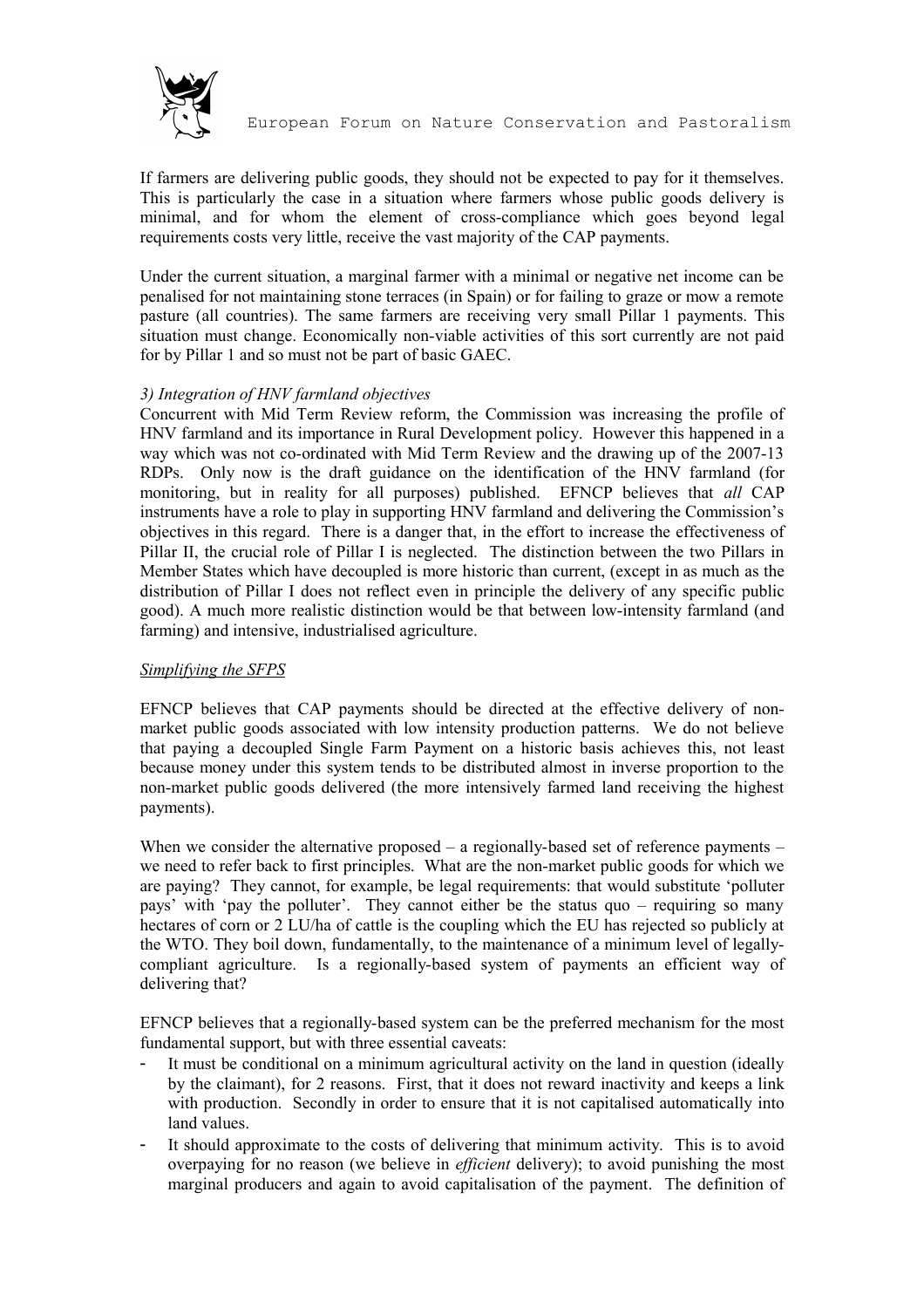

the regions used clearly then becomes crucial, but not in order to avoid redistribution (which we believe is unavoidable, desirable, even essential) but to avoid capitalisation.

The Commission should have special regard to the situation of apparently landless livestock farmers, at least where they deliver significant non-market public goods and ensure that mechanisms proposed can accommodate their needs. For example, work carried out by Rafael Caballero on the sheep/cereal systems of La Mancha suggests ways forward which are equitable to both arable farmers (who have legal title) and sheep farmers (who have customary rights on the same land) and should inform Commission discussions. In Germany we know that the few remaining wandering sheep flocks have been effectively cut off from CAP payments by the adoption of the regionally-based area payment without reference to the its likely impact on their system.

To what extent should Member States be compelled to move in this direction? In most cases resistance to such a shift would seem to be based on an unwillingness to redistribute funds – because there will be winners and losers and it will be the most intensive farmers that will tend to be losers. We are not aware of any examples where this can be justified on the basis of public-goods delivery. On the contrary, in most cases a move to regional payments would benefit marginal areas and it seems perverted that countries with the most inequitable payment pattern should be allowed to continue with a historic payment, to the detriment of efficient delivery of positive externalities from agriculture *and* the EU's WTO position. The selection of regional boundaries is of course crucial.

# *Cross-compliance*

The current cross-compliance structure, which combines legal requirements and GAEC, is unhelpful. The polluter pays principle means that adherence to the former should not be compensated from public funds. Furthermore, the EU should be aiming in WTO discussions to ensure that as many of these standards as possible are introduced as standards for goods imported into the Community.

Within GAEC there is a further conflation of damage-avoidance measures (*prevention* of soil erosion, *protection* of permanent pasture, protection of terraces and landscape features from *deterioration*), with other measures requiring positive action. Their cost varies considerably from place to place (achievement of certain stocking densities, control of vegetation, repair of terraces and landscape features….).

The former, while imposing higher requirements on EU farmers than on their global competitors and thus worthy of payment, truly belong as part of a minimum standard. The latter however are transitional to being agri-environmental in nature (and indeed are supported by agri-environment schemes in some MS). Minimum standards in these cases impose the highest costs on those least able to bear them, not on the ones creating most damage. Examples are marginal livestock farmers (minimum stocking) or farmers in exceptionally fine cultural landscapes (where Member States insist on refurbishment of stone walls etc.). EFNCP believes that these actions should be 'over and above GAEC', properly costed and properly paid for. And paid for out of the *Second* Pillar.

Cross-compliance has a role in preventing damaging agricultural practices, but it is not a suitable mechanism for maintaining marginal farming systems that deliver public goods, such as HNV farming. The requirement within GAEC to prevent scrub encroachment on permanent pasture is not the right way to achieve this objective, for many reasons. It is very difficult to monitor, especially on the vast areas of common grazing that are common in HNV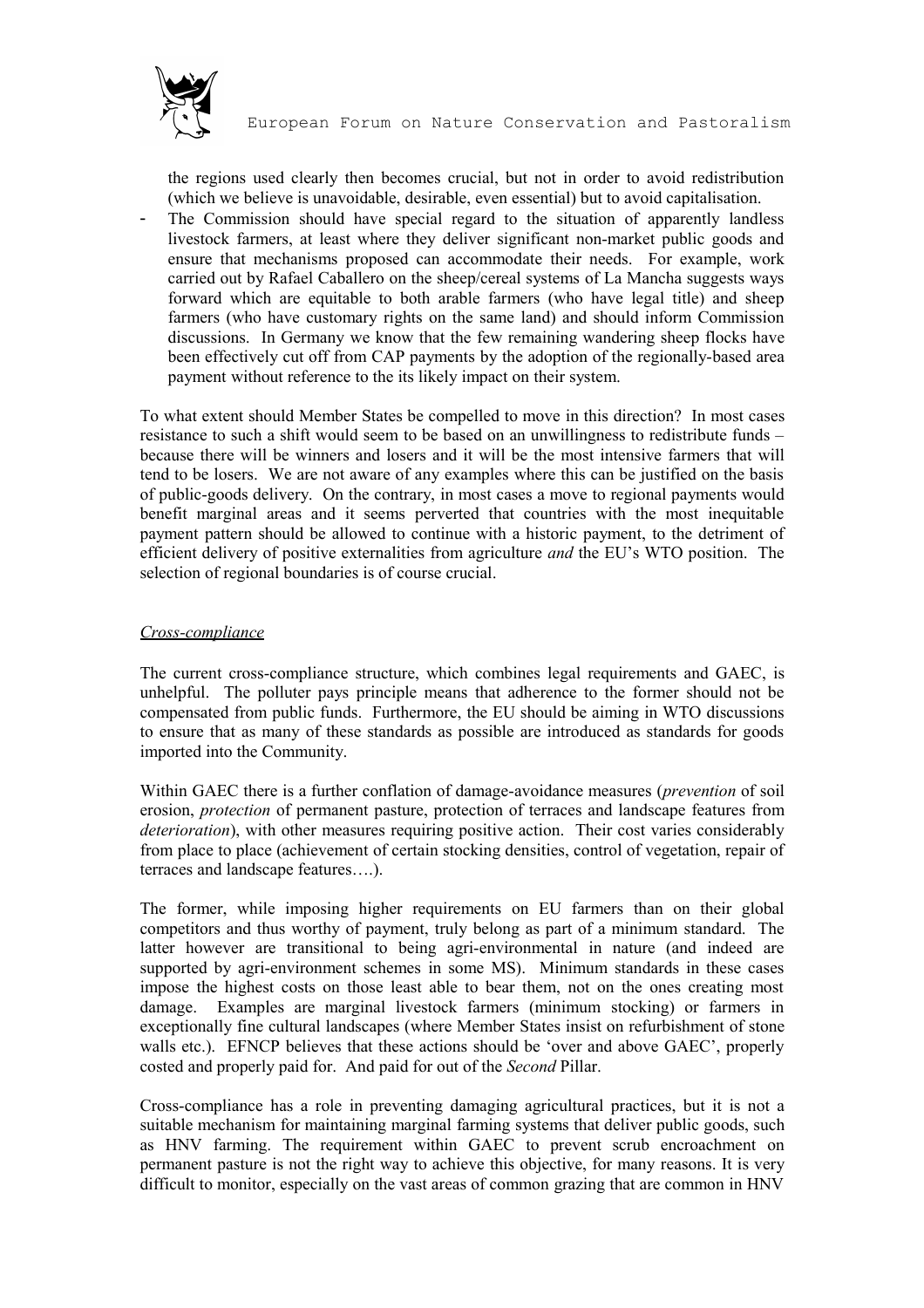

areas. It encourages a rigid approach from authorities, who require all shrubs to be removed from pastures, which is not desireable from a conservation perspective. And the requirement is a far greater burden on the marginal livestock farmer than equivalent requirements on more intensive farmers who receive far higher CAP payments. For example, an ex-tobacco farmer only has to run a disc harrow over his land once or twice per year, in order to receive a Pillar 1 payment worth several thousand Euros per hectare.

# *Partly-decoupled support*

It is clear that many marginal farmers would be better off if they took their SFP and limited their agricultural activities to the greatest degree allowed by the local interpretation of GAEC. From our perspective, the only legitimate way to encourage these farmers who, far from damaging the environment, are delivering public goods at very little cost to the taxpayer, is to cost their activity and pay for it properly.

EFNCP sees partly-decoupled support as a way of forcing these farmers to engage in activity they would otherwise abandon, *without* paying the true cost of the activity. These are farmers for whom the Mid Term Review reform has delivered the worst of both worlds. Other farmers (mostly those who farmed intensively – and most damagingly – in the past) are freedup to compete with them while receiving payments out of all proportion to their costs, while the former are forced to spend some or all of their SFP on maintaining uneconomic systems.

Partial decoupling should be replaced by targeted support. EFNCP supports the use of Art. 69 to support minimal agricultural activity in farming systems of environmental or other public goods value. It sees Art. 69 as a suitable 'broad and shallow' complement to LFA support (though the latter requires changes to the way in which payments are calculated), with the one paying for the extra costs caused by location and the other for the extra costs of certain preferred management systems. As such, we believe that Art. 69 belongs in Pillar 2 and as such should be eligible for receipt of modulated support and matching MS funds. It should however remain in principle a 100% EU-funded CAP instrument, with matched-funding being applied only to the modulated element.

For Art. 69 to be efficient and effective, the Commission must allow its targeting on certain vulnerable farms. The impression that the Commission feels that the 'unfair competition' concept somehow applies to a greater extent to Art 69 than to other support measures must be avoided. We have some sympathy with the COPA view that asymmetrical application of Art. 69 by different MS leads to unfairness and would have no issue with a mandatory % of Pillar 1 being redirected for this purpose. However, it is equally clear that within MS targeting is an essential prerequisite of implementation.

In the new policy environment, we believe two aspects of Art. 69 must change. Firstly, at a time when individual sectoral 'regimes' are being merged, the concept of money being redistributed 'within the sector' is passé. Secondly, the idea of using the non-time-limited Art. 69 for improving the quality and marketing of agricultural produce allows for ongoing aid for items which are more properly paid for either by the market or by short-term, pumppriming, assistance. Article 69 therefore should be a mechanism specifically for environmental objectives. Member States should not be choosing between environment and market objectives, they should be pursuing both, but with separate measures and funds.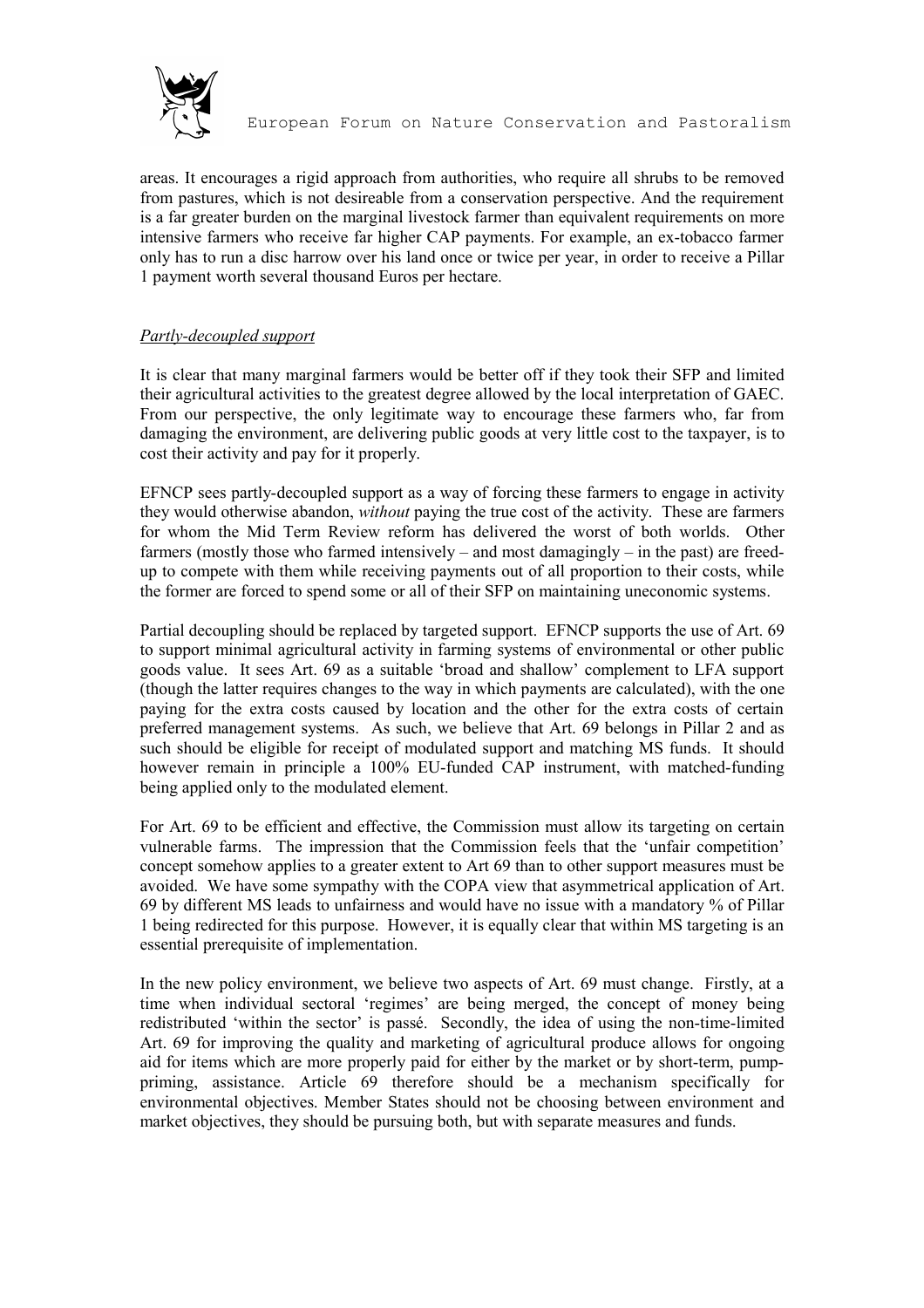

# *Upper and lower limits in support levels*

On the question of lower limits, EFNCP believes it is important not to disguise administrative simplicity with a matter of principle. The viewpoint that some producers who 'are not farmers' can be easily distinguished with reference to the CAP payments they receive is not one we support, especially as we know that some MS have at various times restricted the eligibility for payment for part-time farmers, or pensioners, for example. We do not like the term "pseudo-farmers" as used by the Commission – this reflects Commission's attitude to many of the traditional (often part-time) farming systems of HNV areas. In many HNV areas, the majority of farms are small, part-time units. Withdrawing support from these, partly with the idea of encouraging more professional and dynamic farms to take over the land, may appear an attractive strategy in purely economic, financial and administrative terms. But the EU and national institutions should be aware that this approach conflicts with the declared priority of supporting HNV farming.

In principle we favour the availability of CAP payments to all producers who meet the various criteria, and the setting of those criteria with reference to wider objectives wherever possible. Thus, from our perspective the test for setting lower limits is what effect that would it have in real landscapes and on real HNV farmland. If a small, part-time farm is delivering public goods, that farm should be eligible for CAP support.

At the other end of the scale, our guiding principle is the same – what is the likely effect on the delivery of non-market public goods, particularly HNV farming systems? We remind the Commission that income is very different to profit, and that in some areas where farms are very large (uplands of UK and Ireland, cereal farms of the Portuguese Alentejo, for example), returns are very low. In theory we would favour more targeted support at these farms through other measures but the example of modulation teaches us that taking money is easy whereas giving it back through targeting seems much more difficult. We remind the Commission that for someone whose Pillar 1 payments are double the net income, a 10% modulation results in a 20% drop in profit, whereas for someone whose Pillar 1 payments represent only half their income the same modulation results in a 5% drop in profits.

#### *Cereals intervention*

No comment to make.

### *Cereals set-aside*

Set-aside has provided an unintended environmental benefit in intensive farming areas of low nature value. How this is provided in future is not within the scope of EFNCP's focus except in one critically important way. The 'extra' benefits provided by set-aside are now provided 'free of charge' by the SFP. It is completely unacceptable that money is taken from the RD budget, which is already under considerable pressure, to add to the income of what is generally the most profitable and least environmentally-valuable sector of agriculture. In addition, it is risky to count on farmers' willingness to volunteer set-aside areas while cereal prices are increasing (notably due to the biofuels strategy). In a modified form it is right that the same benefits should continue to be provided through the First Pillar: they belong as part of GAEC.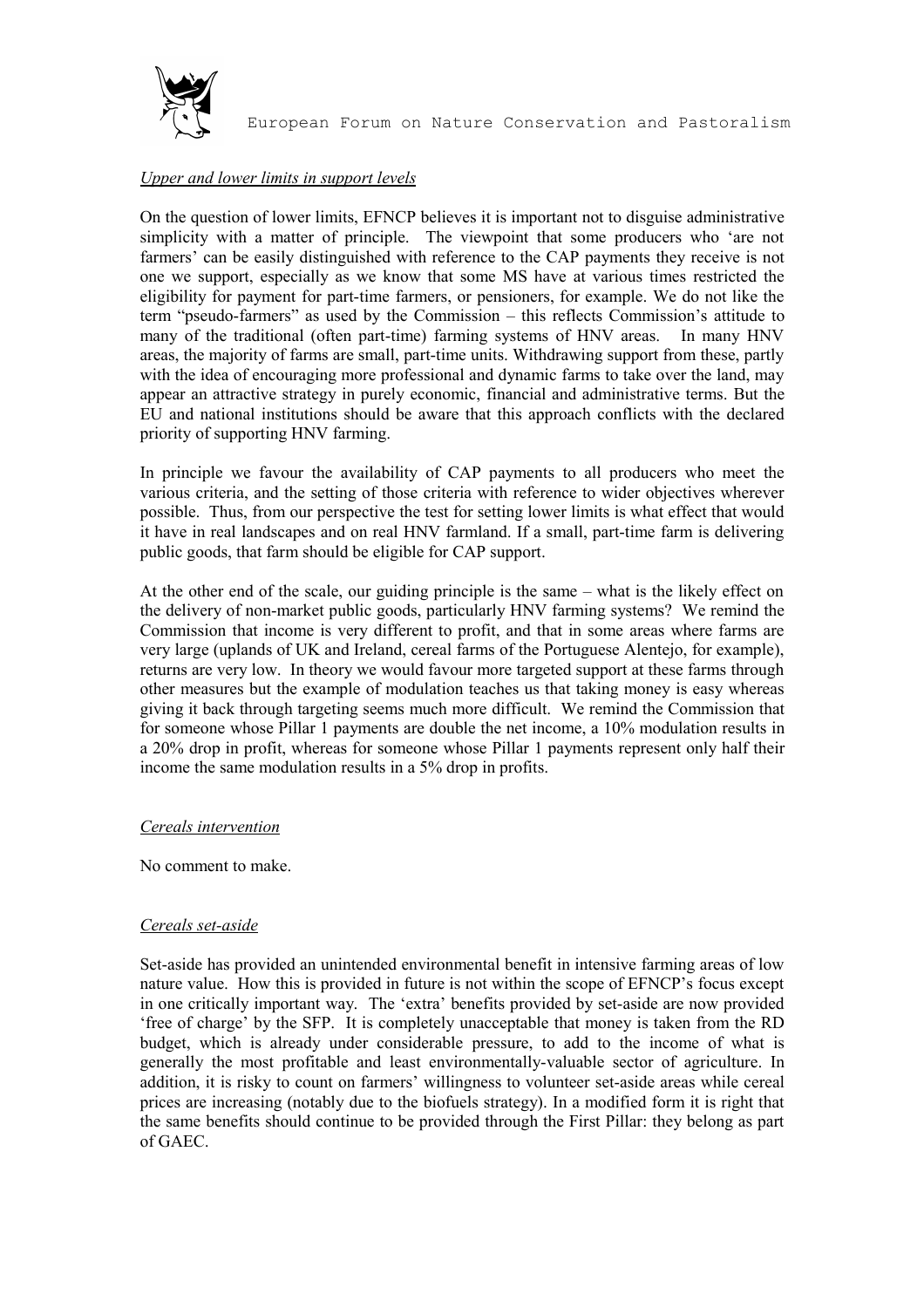

# *Dairy quota*

EFNCP welcomes the recognition that HNV dairy systems, especially in the Alpine zone in the EU-15, but more widely spread in the 'new' Member States, are vulnerable to changes to the quota regime. Action through Art 69 type measures is essential, though it is unclear whether the maximum 10% budget to be reallocated is sufficient to cover the needs. In addition, opportunities to add value by ensuring the criteria set are compatible with the delivery of wider positive externalities is desirable to ensure that the proposed measures are as acceptable as possible to the taxpayer.

Nevertheless, another possible strategy could be to maintain the dairy quota (which interest mainly is to be inexpensive and thus not subject to strong budgetary constraints) while improving it through a set of criteria allowing environmental benefits (e.g. localisation in regions with land abandonment risks, stocking density). This needs to be undertaken in countries where the actual management of quotas is made by actors/institutions whose interest is to maintain environmental and public goods.

Experience with the dairy quota system suggests that quotas could and should (we believe) have a very positive role to play in maintaining production in certain areas, and in requiring a minimum land area per tonne of milk produced in order to maintain a land-based model of dairy farming. However, in practice most Member States have not chosen to use quotas in this way.

## *Other measures of supply control*

No comment to make.

### *Managing risk*

No detailed comment to make, except to point out that the CAP budget is struggling to deliver the present CAP objectives in marginal areas without adding other burdens onto it.

### *Climate change, bio-energy, water management, biodiversity*

We support in principle the proper funding of Axis 2 measures to address these objectives and we agree that a First Pillar which distributes payments inequitably and without any reference to the cost of compliance with GAEC is the obvious source for such funding. However in the UK, with its high modulation rates, we have seen that in practice many HNV farmers have suffered a reduction in the essential income supplied by the First Pillar, but are unable to substitute income from the Second Pillar, let alone receive greater reward for their delivery of public goods.

In Extremadura (Spain) – a region internationally recognised for its biodiversity, much of it on farmland – we have seen a situation where the regional agricultural authorities have chosen to take no action in support of HNV farming. Pillar 2 funds are used primarily in support of the most intensive farming sectors (especially irrigation), and for the afforestation of marginal farmland. Agri-environment schemes represent less than 2% of FEOGA expenditure in the region, and are directed mainly towards market objectives (for example, supporting Integrated and Organic Production in the fruit sectors). The region with one of the most important populations of Great Bustard in the EU has no agri-environment scheme to